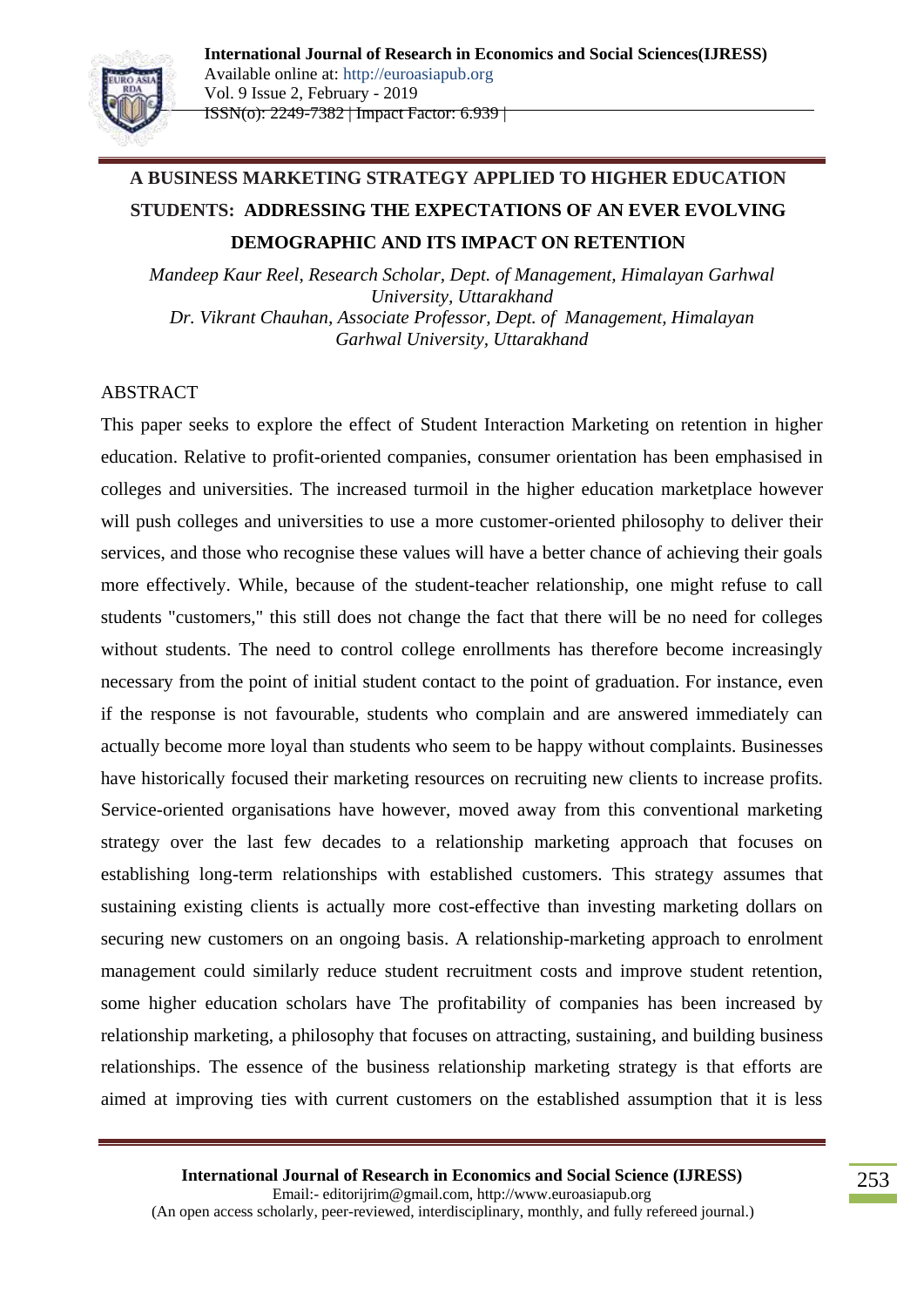

expensive to retain existing customers than to gain new ones. In a wide variety of environments, relationship marketing models have been established and evidence exists indicating that it is an effective strategy. The idea of adapting the business relationship-ship marketing structure to the challenges of college student retention is explored in this article. The literature on student retention and marketing relationships is analysed and comparisons are drawn. The relationship marketing model offers a new way to view student retention, provides a different viewpoint on retention initiatives, and provides an economic rationale for retention programmes to be introduced. For decades, the retention of students in post-secondary programmes has been a national issue. Doing so remains a challenge, however. For a number of human, social and economic reasons, enhancing student retention is a worthwhile objective. And while not everyone would be comfortable applying ideas from business to an educational issue, it is reasonable to adapt the customer retention model to student retention, given the focus on quality of services. We provide a method for evaluating the economic benefits of maintaining students for the institution.

KEYWORDS: Expectations, Retaining, Programmes, Perspective, Assessment

#### INTRODUCTION

How are the students of today held in academic programmes in higher education institutions across the country? What are some of the demographic and psychographic changes that have taken place in today's culture that cause business education not only to look at who to market, but more importantly, how. What are the needs of some of the fastest rising populations and their demands? First and foremost, we need to know who they are; what they want; and how we can give it to them most effectively and effectively. Students are searching for university education that can help them reach the work markets and prefer universities and colleges that meet their own expectations. Students have also been represented by the notion of economic self-sufficiency and commoditization of higher education as fee-paying consumers and universities and colleges move from teacher-centered to student-centered approaches to attracting and retaining students. Enrollment administrators have already encountered global competition from other universities for students at the start of the new millennium. This increased competition persuaded them that maintaining current students was as important as attracting new students to achieve enrollment targets. Their thinking was partially influenced by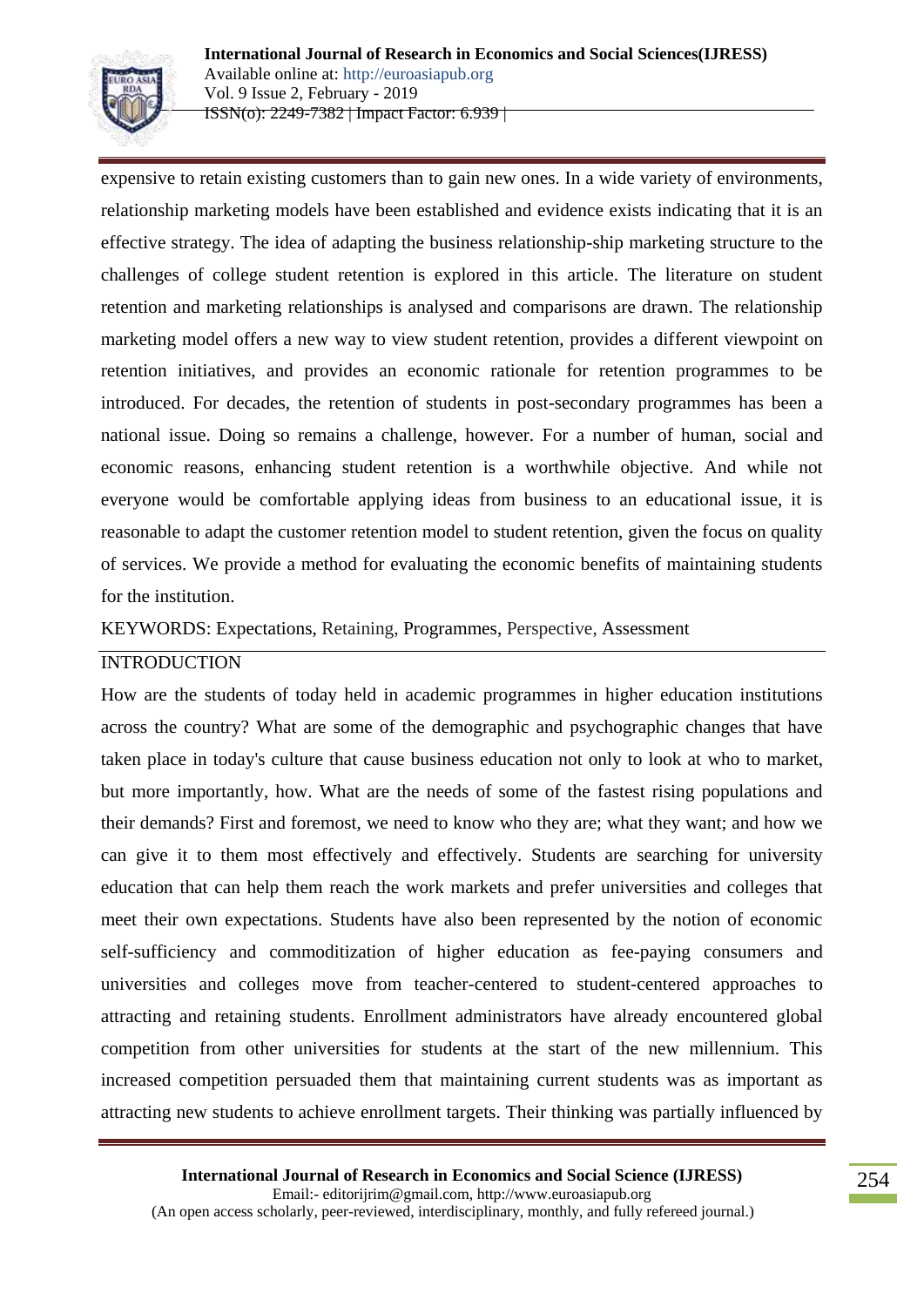

marketing experts in the for-profit community who discovered that marketing to current customers should be as high a priority for corporations as marketing to new customers to ensure their loyalty.

# **STUDENT RETENTION RATES**

The three-year graduation rates for community and two-year colleges nationwide are less than 45 percent; the five-year graduation rate for four-year colleges and universities is nearly 50 percent. For over three decades, student attrition has been a topic of concern. Early on, data from the few colleges that monitored drop outs suggested that "financial," "academic," "personal" and "unknown reasons were provided by students who left. Driven in part by the accountability movement, interest in the persistence of students has grown to the point that most campuses today have an active task force for student retention and a variety of programmes for student retention. Such rates have remained constant over the last 20 years despite substantial research, programmatic publicity, retention conferences, and academic journals devoted to the subject.

For a long time, obtaining a college degree has been a road towards a better life, a safer future, and the American dream. Although there may be social and economic advances to be made from college enrollment, the maximum measure of compensation is usually reserved for those who receive a degree. Students who leave college before completing their degree should expect to suffer the expense of deferred dreams and lost income. Society based as it is on a trained workforce, does not benefit if students do not continue to graduate. Colleges and colleges are also costly as students leave prior to graduation. In addition to lost tuition and fees, short-term revenue losses in areas such as sales of textbooks and school supplies, and lodging, food, and other incidentals are reported. Students leaving before graduation are unlikely to contribute to or support the college in the long term. Considerable attention has been dedicated to influencing college student retention rates as a result of these overlapping social, human, and economic costs to society, higher education, and individuals.

#### **RETENTION INFLUENCING FACTORS**

In higher education, the student retention literature has mainly concentrated on three areas: personal characteristics, institutional support, and environmental factors. Expanding on that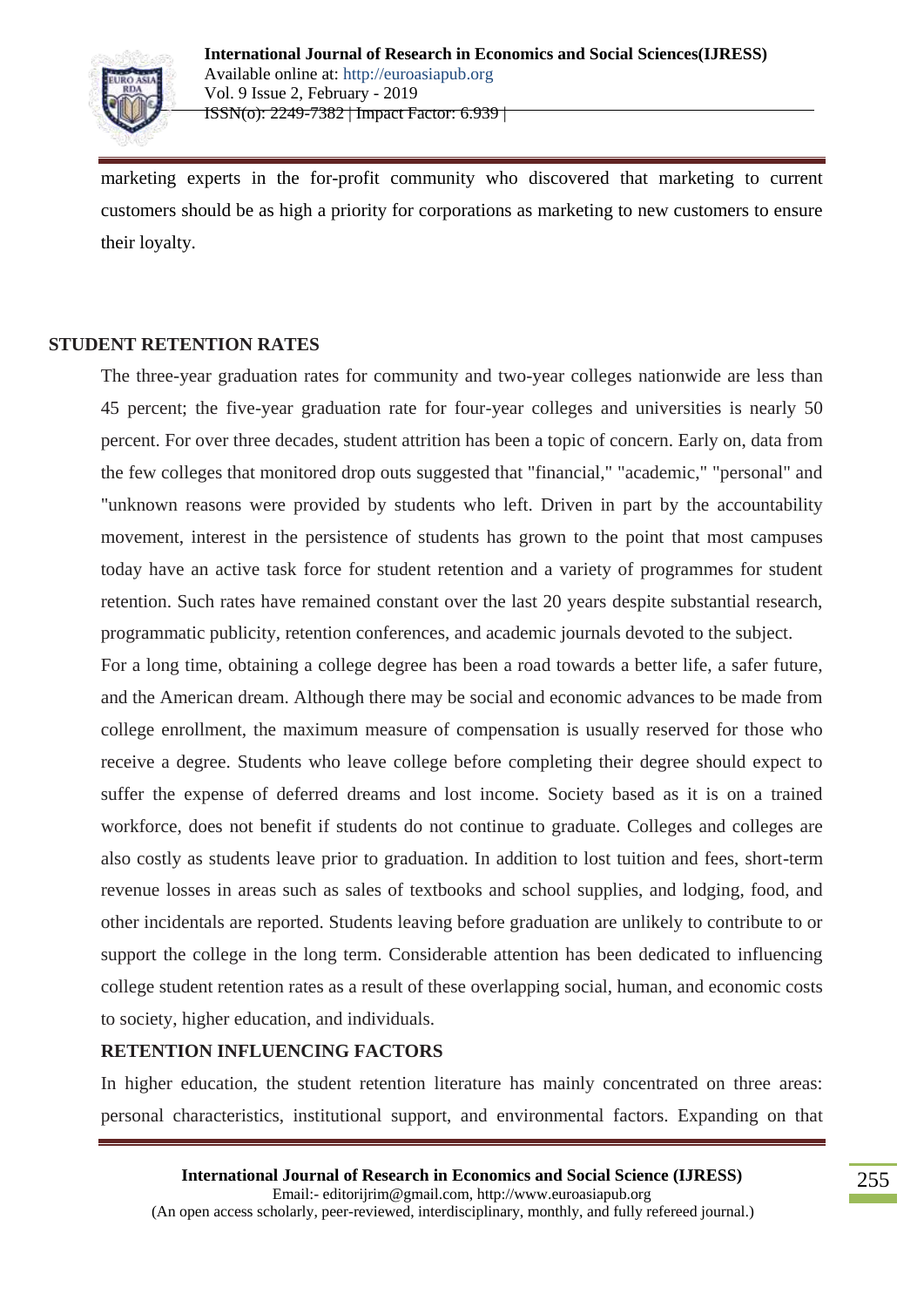

early work, the impact of variables such as study patterns, gender, race, full and part-time enrollment status, and peers Personal features that lead to student retention Student expectations bring to college, how do those expectations affect social integration, and the interaction between expectations, social integration, and the option to stay or leave? In these studies, the main finding was that institutional elements, including policies, have an effect on retention. The standard and availability of support services often impact the decision to remain or leave made by students.

The emphasis of the research was the translation of environmental characteristics into student satisfaction, which determined that "institutional characteristics show strong relationships with satisfaction." Six environmental factors that influence retention: institutional characteristics; programme faculty, student peer group; residence; academic major and financial assistance; and student engagement, including academic participation, faculty involvement, and student peer involvement. Student satisfaction was assessed against a detailed list of environmental variables in that report, reflecting the assumption that student satisfaction is a proxy measure of the probability of school con- tinuing. Campuses involve students in active learning by assuming that "college environments can promote or hinder the personal development of students, both in and out of the classroom." Colleges can form environments in ways that facilitate learning by enabling students to participate in educational activities that are educationally purposeful, such as honours programmes, faculty interactions, and opportunities for service learning. Purposeful engagement enhances the happiness of students and positively affects the retention of students. Via academic work or extracurricular programmes, students who participate in campus life make connections that bind them to the institution. These relationships may be focused on relationships with colleagues, a supportive member of the faculty, perhaps a mentor, membership in a learning group, or an involvement in fraternity life, athletic activity, a learning project based on a classroom, or an academic society.

He gave the view that it is not an exaggeration to say that students who get involved remain enrolled in the community building as the centre around which participation can take place." Berger (2001-2002) is one of those who tried to shift the discussion of retention models towards the "web of interlocking initiatives" of a widely focused, systemic, organisational culture. A campus-wide, cooperative endeavour must be student persistence. They included a "living"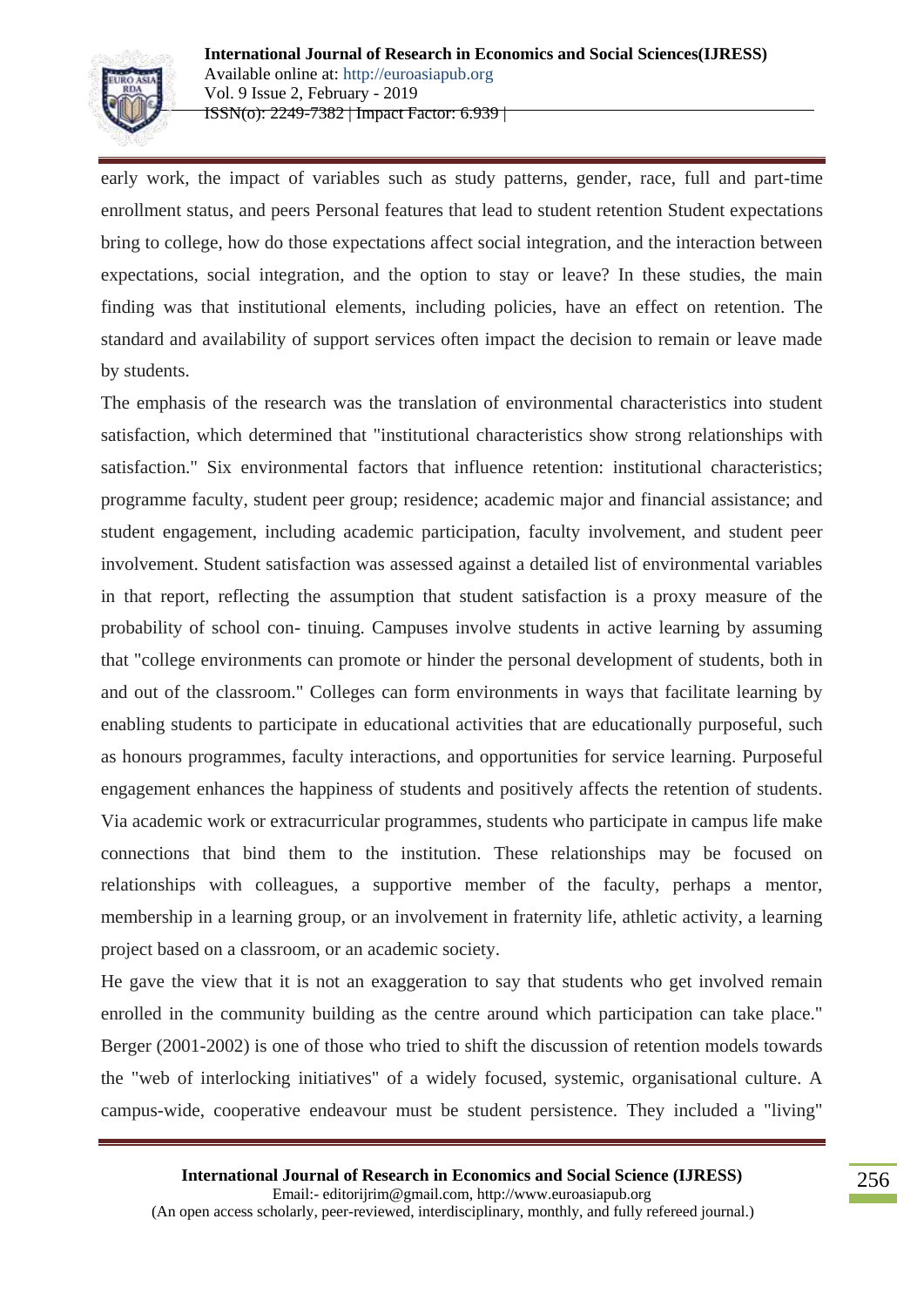

mission and "lived" educational philosophy, an unshakeable emphasis on student learning, and environments tailored for educational enrichment, building on the approach to organisational culture, institutional characteristics that encourage persistence and participation. They have established clearly specified paths to student success and improvement-oriented ethos and mutual responsibility for the quality of education and student achievement.

# **STUDENT RETENTION AND RELATIONSHIP MARKETING**

Relationship-marketing theory positions customer retention under the broader umbrella concept of customer loyalty since it is only one way for a customer to show loyalty to buy a service provider's services repeatedly. For instance, by recommending the service to others a client might also demonstrate their loyalty to the provider. Similarly, recognising the challenges of university students from a relationship-marketing viewpoint requires putting student retention within the broader student loyalty system. A student may show commitment by continuing to enrol in university classes. Through recommending the university to others they can also demonstrate their loyalty. University student loyalty reports have shed light on the following questions:

- How does the satisfaction of undergraduate students with their interactions at university contribute to their retention behaviour?
- How does the satisfaction of undergraduate students with their university experiences contribute to their attitude of loyalty?
- What are the aspirations of undergraduate students about their experiences at university?
- How does the satisfaction of the aspirations of undergraduate students regarding their university experiences contribute to their retention behaviour?
- How does the satisfaction of the aspirations of undergraduate students regarding their university experiences contribute to their actions of loyalty?

In higher educational institutions, earlier student retention research centred on academic ability as the retention predictor. This research, however, found that only half the variation in dropout rates could account for academic success. A growing body of research also indicates that student social adjustment can be a significant factor in the prediction of persistence. The study argues that incorporation into the social environment is a key component of a specific academic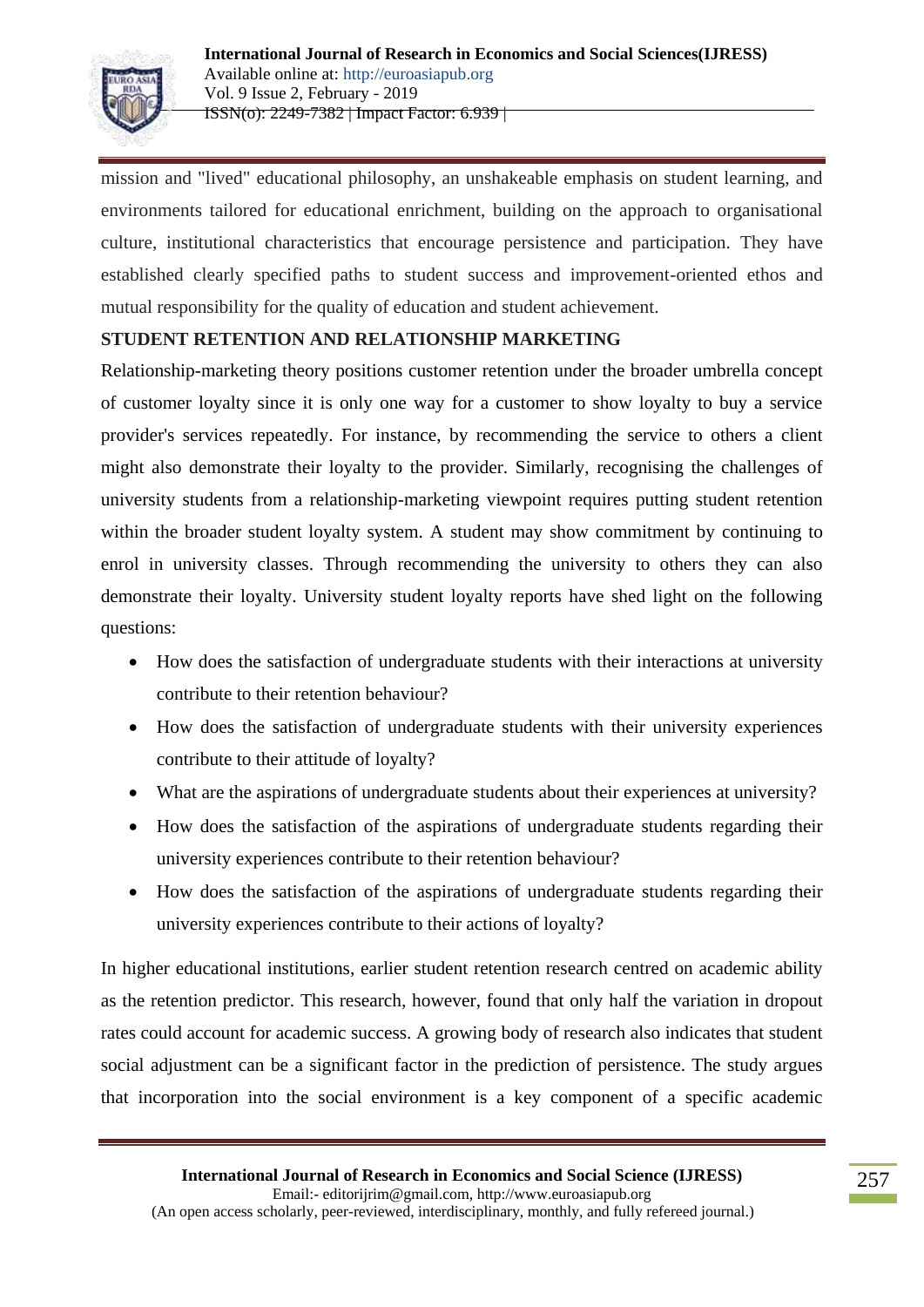

institution's commitment. A theory of persistence or retention focused on the relationships between students and institutions He proposed that retention on the part of the student requires two commitments. The first commitment is the commitment of the aim to achieve a college degree.

The second is the decision of a specific institution to receive the degree (institutional commitment). Overall, retention at a specific institution was influenced by the combination of the aim of the student and institutional responsibilities. In this view, the motivation and academic ability of the student and the ability of the institution to fulfil the standards of the student must be balanced. Attracting applicants, processing their applications, and directing accepted students through the admission process are extremely important tasks. However to maximise the experience of students from enrollment to graduation, it is important to treat students as partners. For better planning and execution, a person-to-person relationship between students and universities/colleges is of extreme importance in this process. Therefore, we argue that faculty performance, staff performance advice and classes are three of the most significant variables affecting the college experience and overall satisfaction of students. It is also argued that happiness affects the intentions of students to remain at the institution or leave it. It is understood that the degree of satisfaction is determined by the discrepancy between the performance of the service as interpreted by the client and what the client expects. The importance of the distinguishing characteristics of higher education institutions should be focused on the long-term interest of students and community, as well as on institutional priorities and commitments. It is the consistency of experience and partnership that benefits both an institution of higher education and its culture. There is therefore a symbiotic relationship between the student, the university or college, and society as a whole.

# **BASIC TENETS OF THE RELATIONSHIP MARKETING PARADIGM ACADEMIC INTEGRATION**

Student incongruousness or incompatibility and alienation may lead to frustration. A significant factor affecting turnover is the lack of social and academic integration. The institution is likely to be deserted by students who feel alienated by the institution, its faculty and staff, and other students. The final category takes account of the external commitments and finances that may impact the ability of a student to complete his or her education. There are a larger number of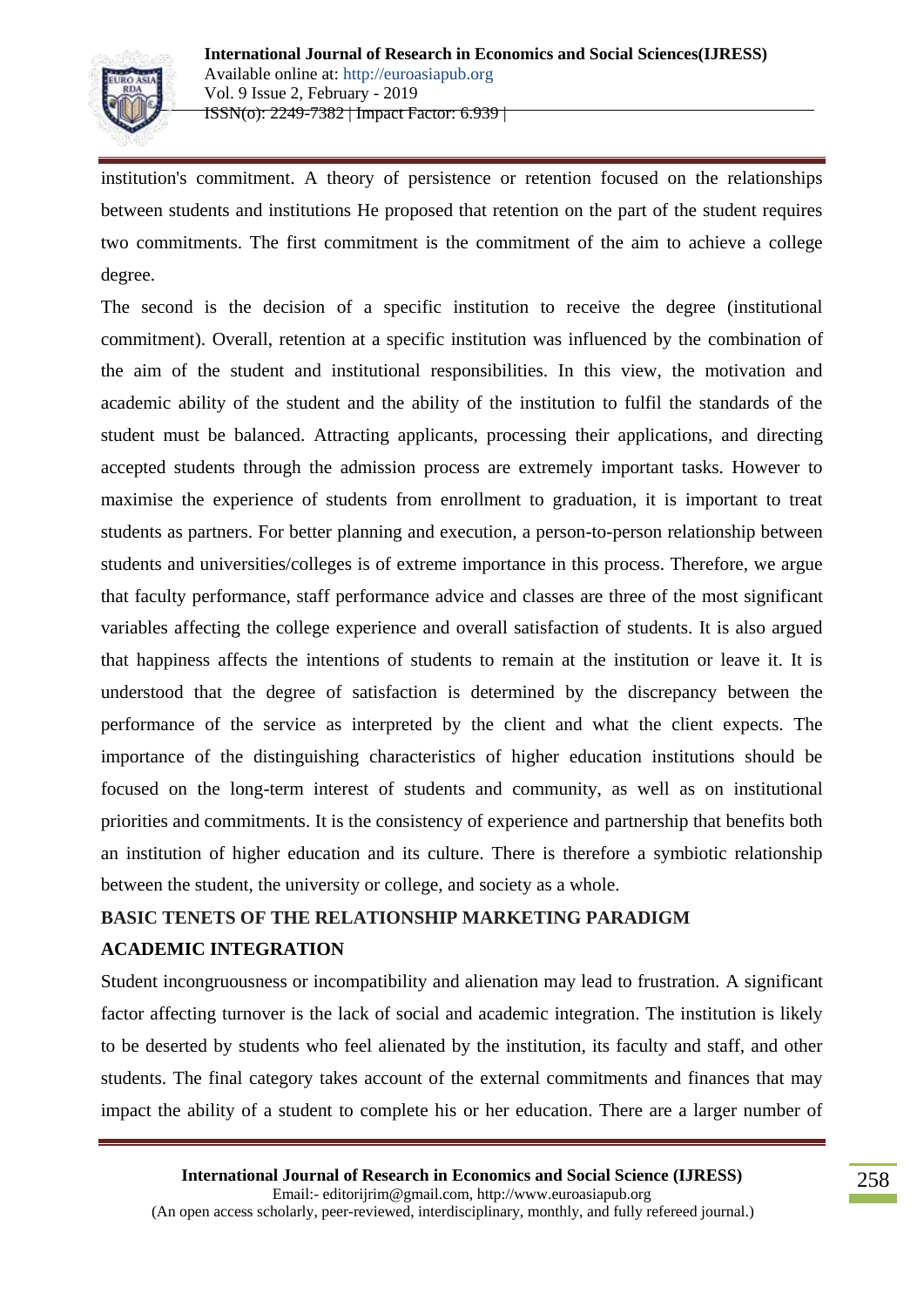

external factors confronting non-traditional students as well as traditional students that can derail their educational objectives. More learners than in previous generations of students have to work, have families and attend part-time school. While many traditional students face these external challenges, non-traditional adult students who become frustrated with the educational process and leave higher education entirely are the hardest hit.

# **CAMPUS FACILITIES AND INFRASTRUCTURES**

The future course of higher education campuses and their facilities is influenced by shifting stakeholder perceptions, keeping pace with an ever-evolving technological environment, and the competitive nature of admissions and recruitment departments. Wendell Brown, an architect at Earl Swensson Associates, Nashville, Tennessee, who presented the higher-education analysis of his business, Vision 2020: A Glimpse into the Future of Higher Education (a series of roundtable discussions at the Campus of the Future meeting with representatives of the highereducation community in Tennessee). "The way we manage our facilities and the way we work with our stakeholders-parents, students, faculty and staff, the community at large-is really changing," a Virginia-based Association of Higher Education Facilities Officers (APPA) executive noted. Suttell further argues that today's college students want more than a small dorm room with a pair of bunk beds, three roommates, a shared bathroom, and as their only dining choice, a campus-run cafeteria. Digital typewriters and small black-and-white TVs are not toting them to furnish their rooms. They have advanced laptop computers, speakers with surround sound, and plasma televisions. Most had comfort at home and even requested it from their campus environment. New residence halls are like miniature houses, with different sleeping areas for single students that open up into shared living areas. The pool of students today is fantastic at comparison shopping-they can see which college has the best technology, the best houses, and the best eateries on campus (those eateries need to reach beyond the campusmanaged cafeteria). Today's media-savvy students, faculty, and staff crave the best, quickest, most cutting-edge technology. These students want brand names.

# **NOT ALL CUSTOMERS ARE WORTH THE SAME TO THE ORGANIZATION, NEITHER ARE STUDENTS**

Marketing of partnerships ensures that not all clients are similarly successful. Some clients are very lucrative, while others are certainly not. Many businesses find that 20% to 40% of their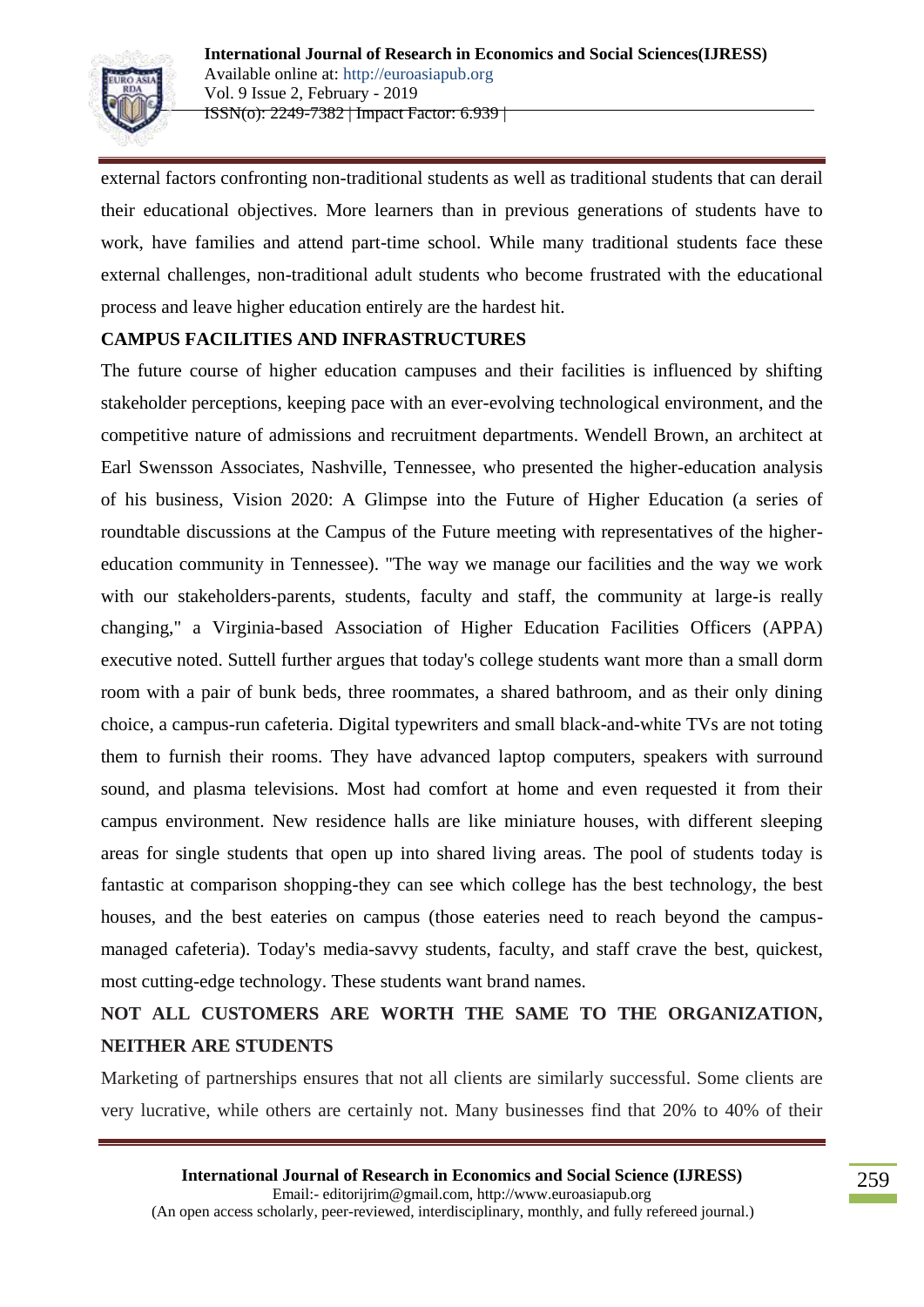

clients are unprofitable. When it comes to building partnerships, consumers that are the most profitable deserve the most focus in higher education. Students paying full tuition and fees, for instance, contribute more to overall income than those receiving institutionally supported financial assistance or reduced tuition. Similarly, out-of-state students pay more for tuition at state-supported campuses than in-state students do. As such, all students are not equal from a revenue generating perspective.

Furthermore, some students need a great deal of attention, putting such high demands on resources that the effort and financial expenditure might not be worth it. It is also more costly than the profits they produce to attract and enrol students who are not academically, financially, or emotionally prepared for college. This is not to suggest that the needs of students should not be met, but rather that administrators must be mindful of the services needed by these students. Although this idea of considering learners in terms of their contribution to the company may be con-troversial, it is the reality confronted by those responsible for managing a resourceconstrained organisation.

Another way of looking at students is their desire and willingness to help the institution after graduation. At least one unique MBA programme makes admission decisions based on an estimation of the future post graduation income of each student. The programme administrators argue that it is necessary to fill them with students who have a high potential for financial success rather than with those with the highest test scores due to a limited number of seats. Universities with technical colleges will have reason to expect that some graduates of some programmes are more likely to be in positions to benefit the school as alumni than others and, as such, would have higher LTVs after graduation and will deserve more consideration prior to graduation and after in the form of relationship building.

#### **THE NEED TO GET CLOSE TO THE CUSTOMERS**

Ships with customers must get close to their customers through organisations interested in building loyalty and confidence in their partnership. How did the local grocer develop deep loyalty to his or her clients: by of course, getting close to them? The grocer knew everything about the customers, knew what they wanted, stocked them with items, made them feel valuable, solved their problems, gave them special details and offers, and gave them credit.

They need to know who the consumers are, what they want, and what is important to them if a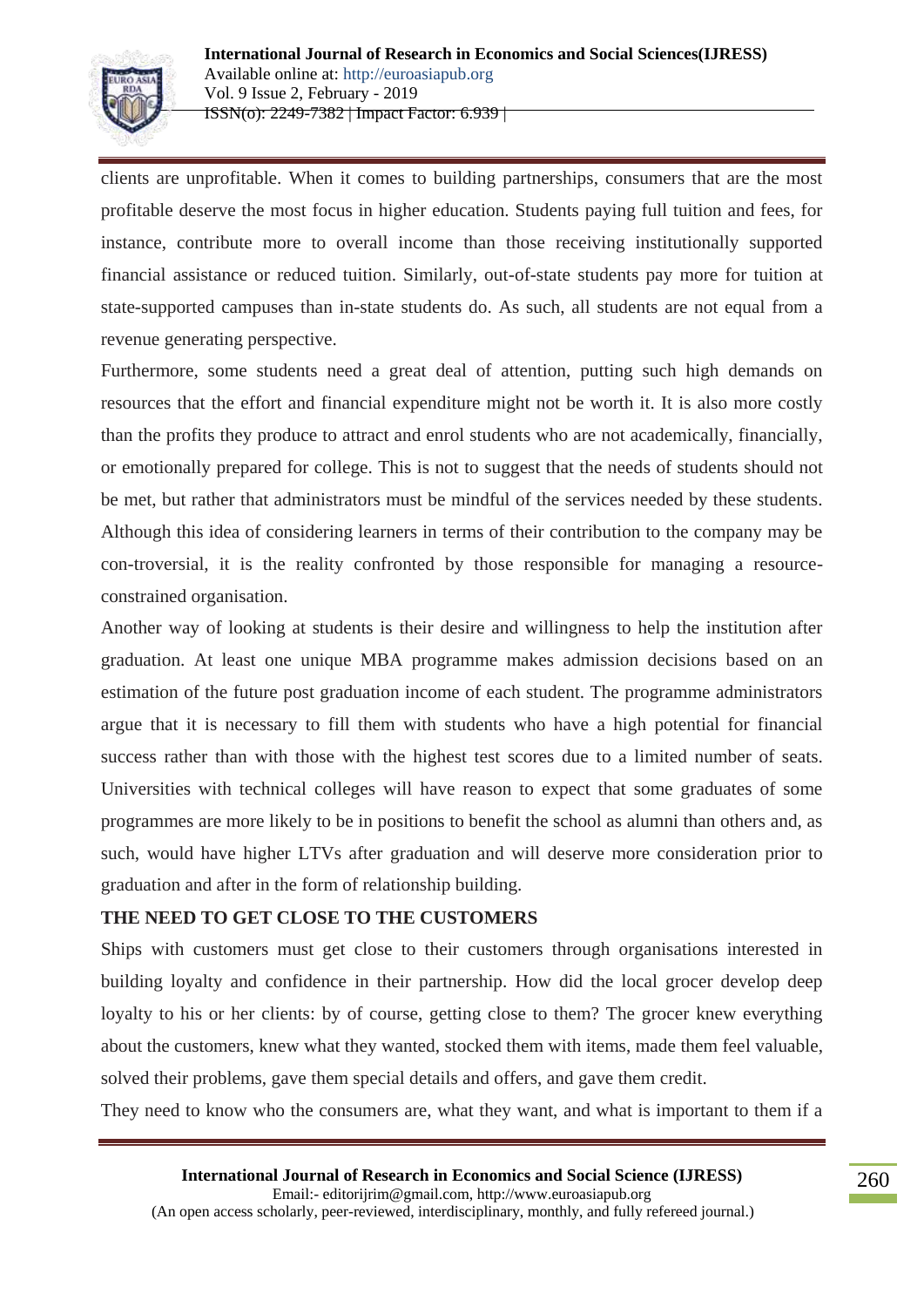

business wants to bring value to their customers and create enduring relationships with them. The same applies to campuses. Administrators, faculty and staff can claim to know their students and be "student-centered," but the examples they give are generally focused on anecdotal knowledge or myth when pressed. The institution rarely has hard, intentionally collected data. The marketing relationship model is based on the idea of knowing everything about the client that is relevant and then using that knowledge to serve them.

A strategy that works well is to spend time with them as a supplemental way to learn about clients (students). Sam Walton of Wal-Mart fame popularised the "managing by walking around" method and recommends that administrators and teachers spend time with students beyond their conventional positions by frequently engaging students in informal discussions. Usually, these interactions are not office-based and may not be formal, but occur where students are relaxed, in dorms, on side-walks, in dining halls, at sporting events, and other environments. It seems curious that any time they visit the web, consumers who have online accounts with Amazon, a corporation, are greeted by name, but students that use the college library, campus food service, financial aid office, the dean's office, or are in a lecture class are rarely greeted by name. This lack of connection conveys an impression that they are clearly not recognised and may not be concerned by the administration, faculty and staff, hardly a basis on which relationships and loyalty are founded.

# **GETTING CLOSE TO STUDENTS—SOCIAL BOND**

If cost was the only aspect that higher education institutions could use to attract students, there would be neither Stanford University nor the University of Phoenix. Social bonding is the second stage of relationship building. Via ongoing personal interactions and communications with clients, social bonds are established. As such in order to improve retention and school loyalty, they are important for colleges and universities involved in building good relationships with students. While social bonding has not been studied in the sense of student retention, it is similar to Astin's (1977) concept of student participation and Kuh and his colleagues' advocacy of student engagement (1991, 2005). Social bonds are wider in nature and may involve all interpersonal relationships that occur in the partnership, including student-advisor studentinstructor (Astin, 1993), student-student (Pascarella & Terenzini, 1991, 2005), and student administrative staff, whereas financial bonds are formed directly between the school and the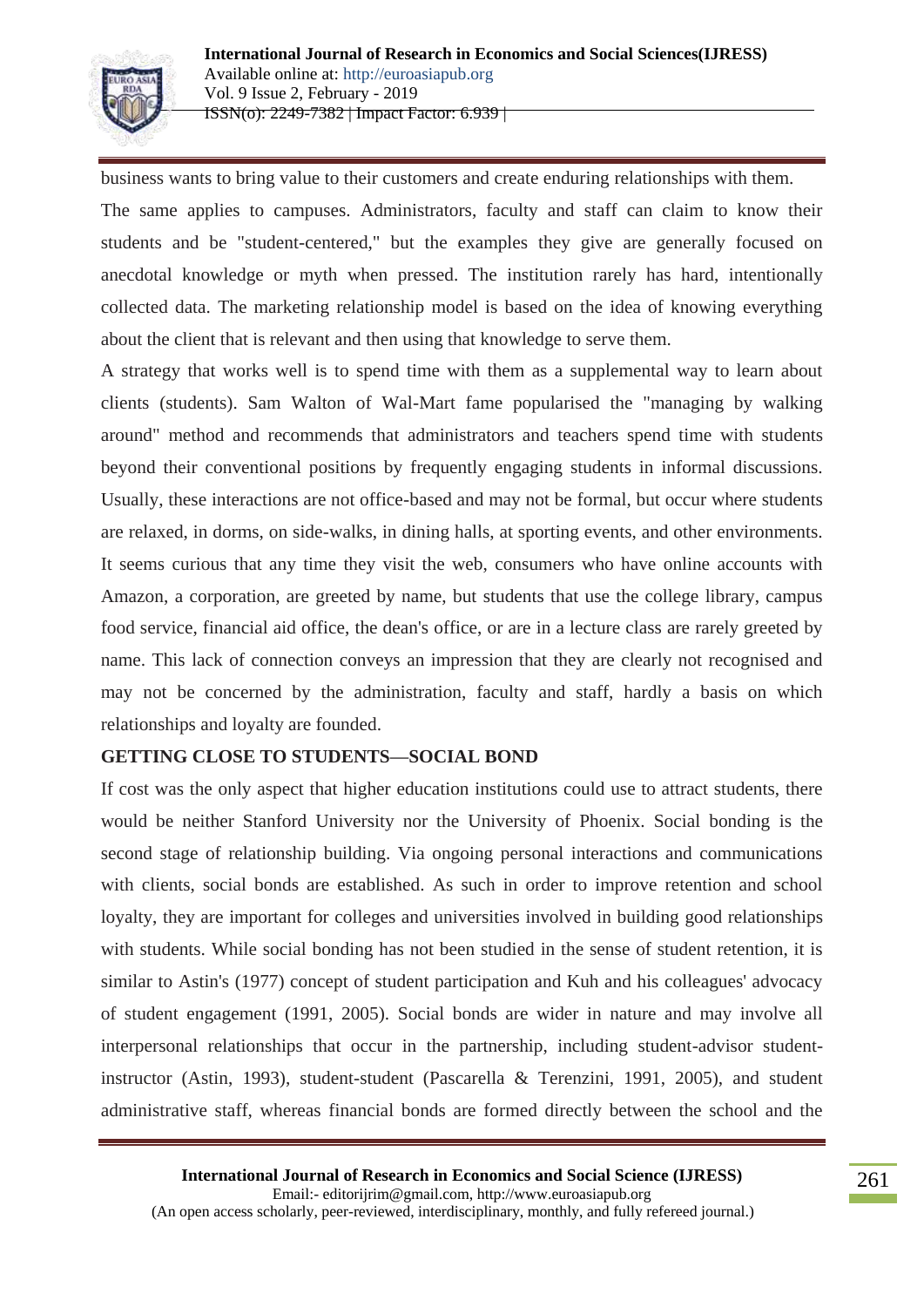

student. Accessibility of faculty and support staff can be important to learners (Astin, 1993). Accessibility adds value and encourages social bonding to the student experience.

There is a distinction made between clients and loyal customers at the social bonding stage of relationship building. Customers are treated in groups, and loyal customers are served individually. Customers are figures; individuals with names are faithful customers. Anyone who is available can service a client; loyal customers are served and trained to work with individuals who are assigned to that person. The root of social bonding is interaction, which involves keeping in touch, being acquainted with messages and transactions, and personalising and customising them. It is a product of the soul as much as of science." Strong social bonds will counter the pressures of competitors providing financial rewards and the requisite price increases. Financial-related bonds can be formed very easily, whereas social bonds take time and effort to set up, are more broadly based on including a number of touch points in the company and offer reasons for remaining in the relationship without strong incentive to leave. Social bonding activities have a strong effect on satisfaction and loyalty, including all interpersonal experiences, while negative, unproductive interactions can lead to the defection of clients, customers and students.

Education has an implicit social dimension, more than most programmes. For efficient and effective learning, student-student and student-student meetings are necessary. The happiness of these social experiences in the campus community allows students to deal with the academy's highly challenging life requirements. Administrators are responsible for setting up constructive, inclusive social environments and preserving them. For the creation of a positive learning atmosphere, good communication between the institution and its students is important. Communication-building practises that contribute to social connections strengthening can be a reasonably inexpensive way for a campus to develop a community that values the link between students.

#### **FINAL THOUGHTS ON BONDING ACTIVITIES**

Most retention studies concentrate on the degree to which students are pleased with campus features, the idea being that graduation will proceed for students who are most satisfied. Knowing that students on a specific campus are pleased with the cost of college but unhappy with parking does not provide any assistance in deciding how to boost parking satisfaction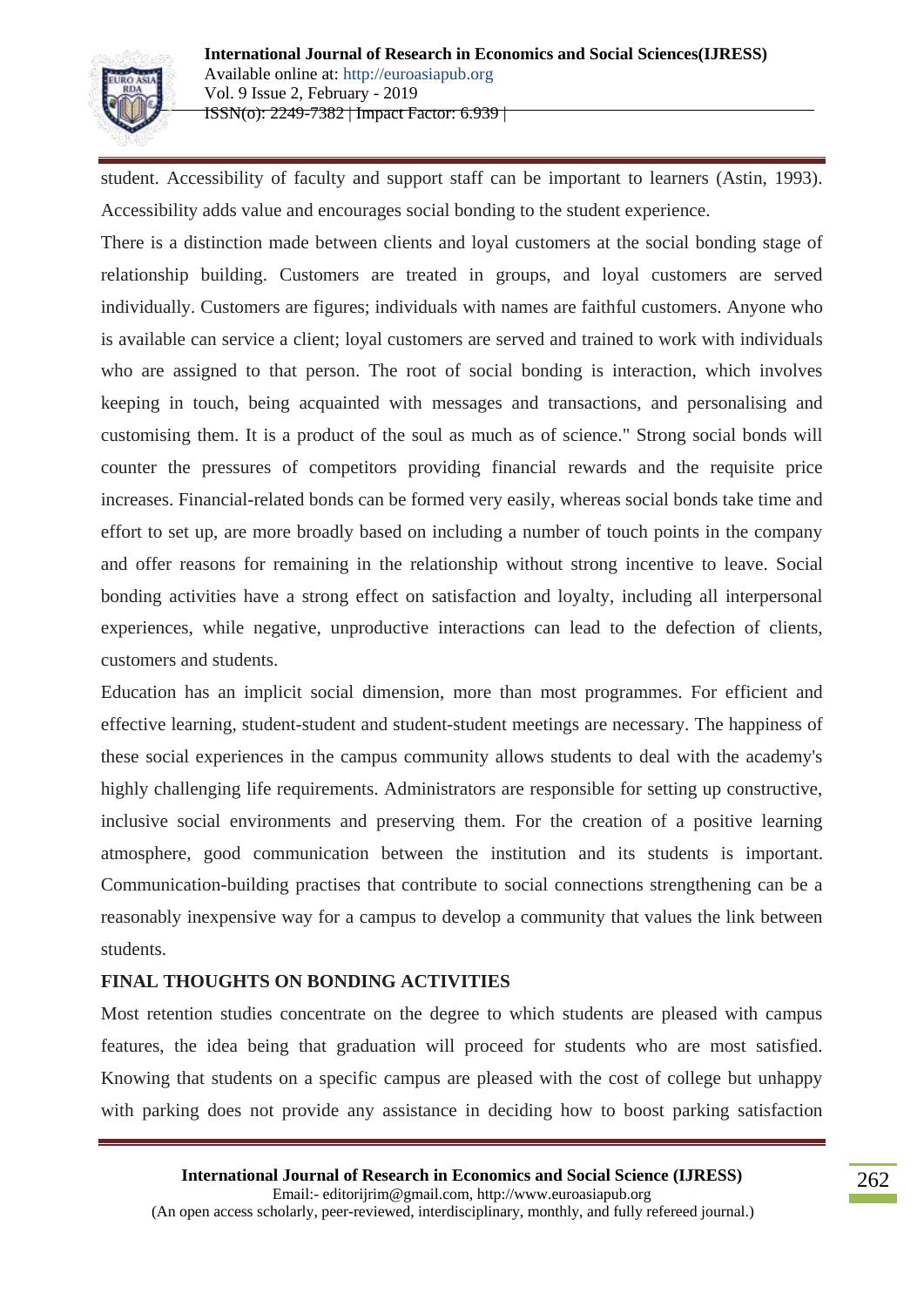

without sacrificing cost satisfaction. Bonding helps those associated with student retention to address satisfaction by better recognising the factors that affect it the three hierarchical components that are essential to relationship marketing. Campus leaders may define the retention support factors most important to students by isolating satisfaction around financial, social, and structural constructs. The overlapping nature of relational bonding makes it possible to improve student relationships while still building engagement and confidence. Relationship marketing has the added benefit of allowing a calculation of the possible behaviour that students would take in response to various levels of bonding.

Financial bonds are an essential but frequently overstated part of the satisfaction and retention of students. Indeed, as a primary recruiting and retention tool, colleges and universities often use financial incentives. Campus leaders are encouraged to follow a more holistic approach to student retention, one that incorporates the use of financial bonds during the recruiting process and early stages of the relationship building process, but which proactively shifts to practises of social and systemic bonding. The ultimate purpose of the building of relationships is to establish students whose commitment to the institution prevents their departure.

#### **CONCLUSION**

The way it does business will change the use of relationship marketing in higher education. The way higher education thinks of its students would be altered by relationship marketing strategies such as individualised focus and contact, and establishing long-term relationships. In the near future, the success of a higher education institution will rely on treating various clients differently depending on whether a single person is looking for a four-year experience of socialisation, personal enrichment and curiosity fulfilment, training for the current job he/she has or the next one he/she wants, or anything else.

This article shows how the concepts of relationship marketing can be readily modified by those involved in addressing student retention. The student relationship management model introduced her views student retention in the same way that companies view client retention. The benefits of using a partnership marketing technique for the retention of students are threefold. First to improve the efficiency and effectiveness of the higher education system, reducing attrition is significant, along with increasing the number of individuals who graduate. "Everyone agrees that if post secondary education is to meet the needs of our nation and the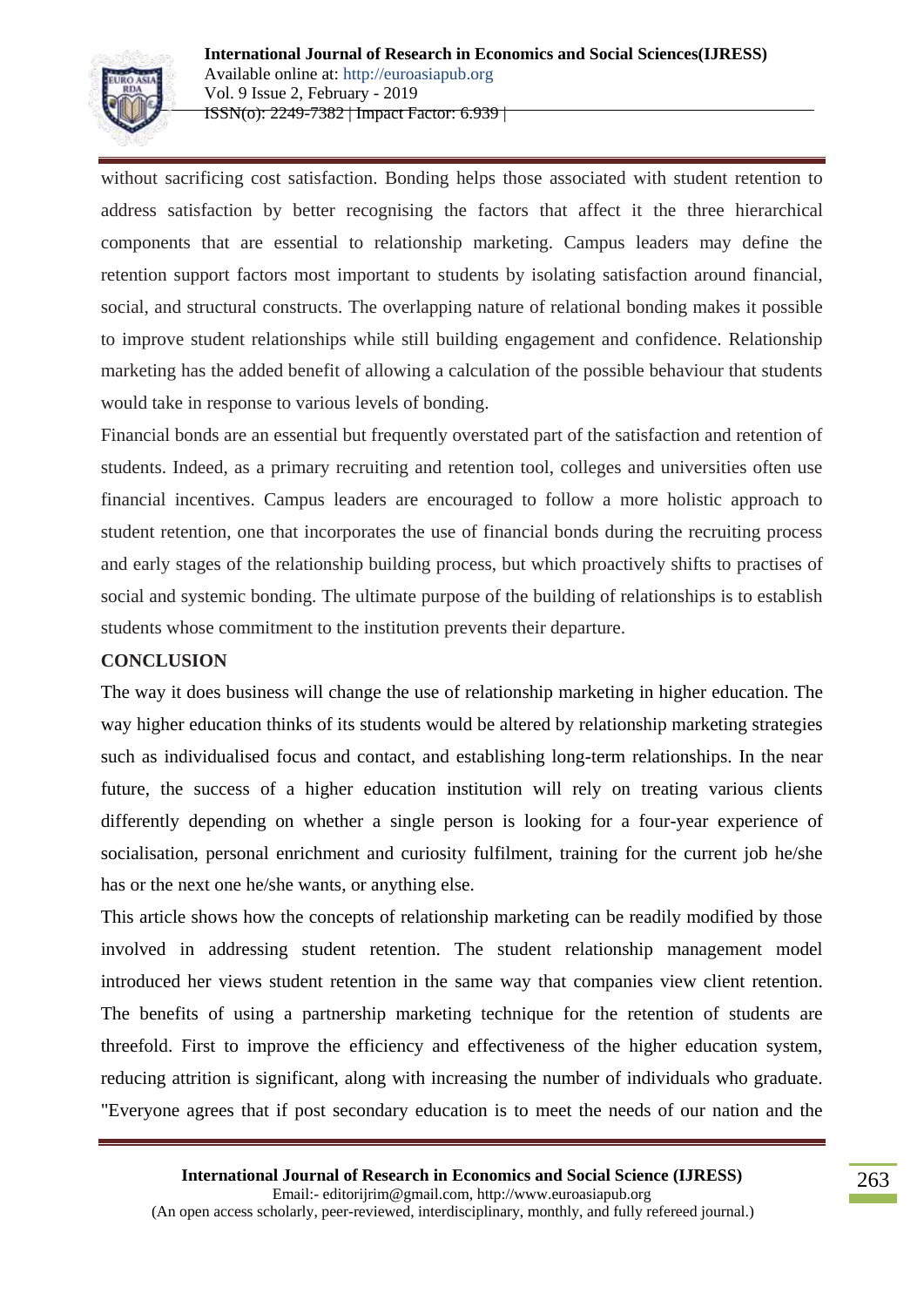

world, persistence and educational retention rates, as well as the quality of student learning, must improve." Second, investing in retention is financially wise. The LTV review discussed here indicates the SRM-related potential payback. Finally, when students are in college, creating good relationships has the power to help convince graduates to become loyal alumni and donors. Marketing's future lies in establishing long-term consumer relationships. Customer Relationship Management is not only a business instrument; it is a marketing concept-based business philosophy. Marketers of partnerships have a different view of company and therefore, marketing. The approach to doing business changes if a relationship building attitude is embraced. Likewise, the future of higher education lies in establishing long-term student relationships. Student Relationship Management is not only a retention instrument; it is a marketing concept-based institutional philosophy. Managers of student affairs have a different understanding of retention and thus a different view of the relationships of the institution with students. Instead of treating retention as a separate role with a variety of people responsible for retention or enrollment management, SRM insists that the task of everyone is to develop and improve relationships with students. In essence, everyone is a retention manager; while front line workers are necessary, an effective marketing partnership programme will involve administrative senior level dedication that is translated into an institution-wide initiative. And rather than an operating cost, it is important to view relationship building as a long-term business investment.

Customer/student emphasis is the main component of relationship marketing. While each campus claims to be "student-centered," few actually take the initiative seriously or act on it in a thorough manner. Colleges and universities need to handle learners like their best customers are handled by a corporation. It is therefore critical that universities and colleges make an effort to learn about students, their needs, their preferences, and the criteria they use to make choices. This involves engaging with students, giving those options rather than abandoning them as the most effective way to communicate their issues, and collecting data from them about them. The aim is to figure out what really matters to learners, to predict their needs, and to find ways of adding value. If a campus knows its students, it is best placed to use the different bonding practises outlined here to establish good relationships with them.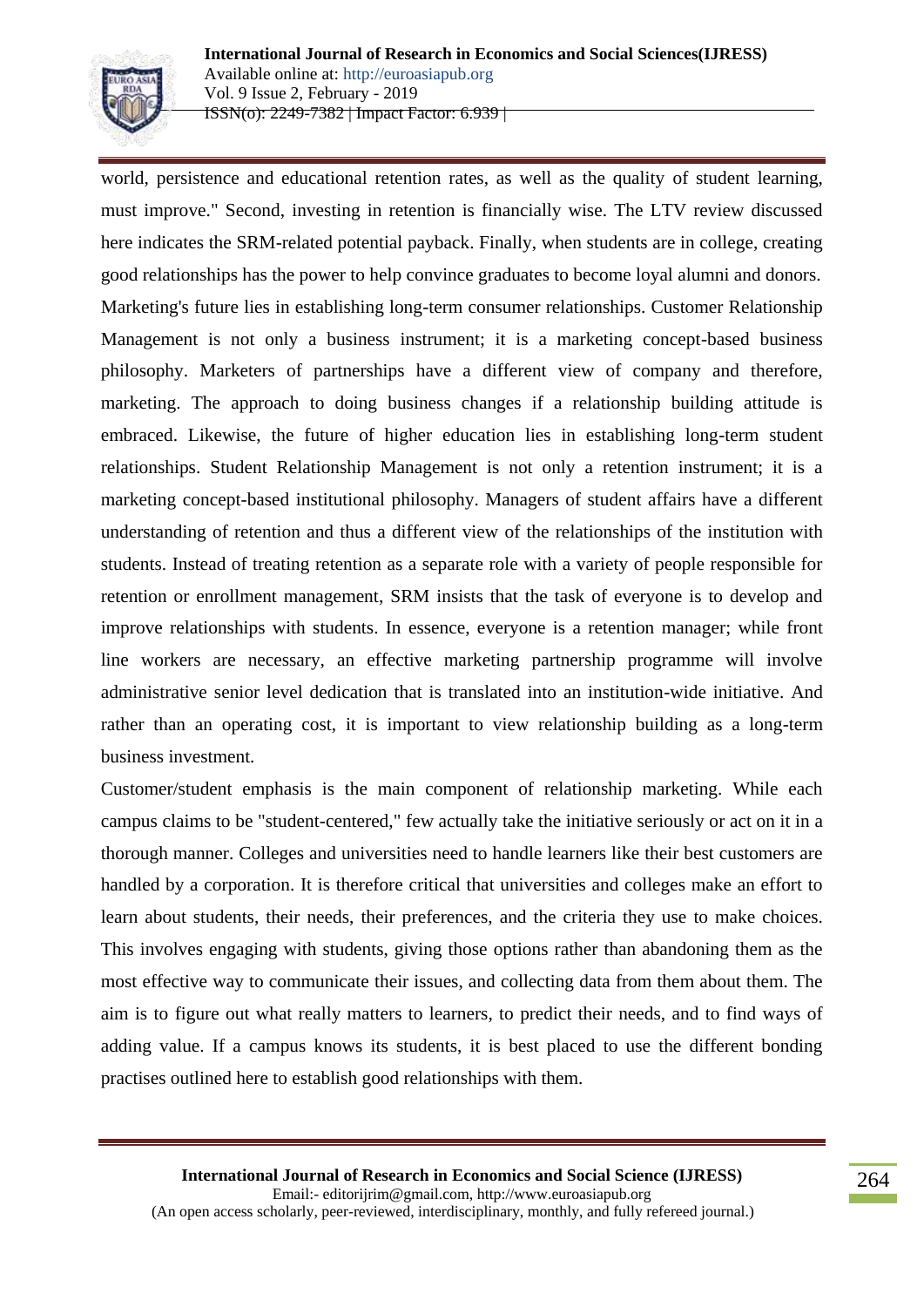

#### **REFERENCES**

- Ackerman, R.,& Schibrowsky, J. (2018). A business advertising procedure applied to understudy maintenance: An advanced education activity. Diary of College Student Retention, 9(3), 307-336.
- Alridge, S.,& Rowley, J. (2018). Leading a withdrawal review. Quality in Higher Education,7(1), 55-63.
- Amash, R. (2017). What can advanced education gain from the business world in wording ofcustomer fulfillment? The Business Review, Cambridge, Vol. 19, No. 1, December 2, 2011.
- Barnes, J., Sines and Duckworth (2017). Near the client: But is it actually a relationship? Journal of Marketing Management, Vol. 10, 561-570.
- Bean, J.P.,& Metzner, B.S. (2016, winter). A reasonable model of non-traditional undergrad understudy wearing down. Survey of Educational Research, 55(4), 485-540.
- Berry, L. (2016). Relationship promoting of administrations developing interests, arising perspectives, Journal of the Academy of Marketing Science, 23(4), 236-245.
- Elliot, K.,& Shin, D. (2012). Understudy fulfillment: An elective way to deal with surveying this significant idea. Diary of Higher Education Policy and Management, Vol. 24, 197-209.
- Gerdes, H.,& Mallinckrodt, B. (2013). "Passionate, social and scholastic changes of understudies: A longitudinal investigation of maintenance". Diary of Counseling and Development, Vol. 72, January/February, 281-288.
- Grimes, S.K., and Antworth, T. (2014). Junior college withdrawal choices: Student Characteristics and resulting re enrollment designs. Junior college Journal of Research and Practice, 20, 345-361.
- Hadfield, J. (2013). Selecting and holding grown-up understudy: New headings for understudy services,No. 102, summer 2003.
- Helgesen, O. (2008). Advertising for advanced education: A relationship promoting approach.Journal of Marketing of Higher Education, Vol. 18(1), 50-78.
- Heverly, M.A. (1999). Anticipating maintenance from understudies' encounters with school processes. Journal of College Student Retention, 1(1), 3-11.